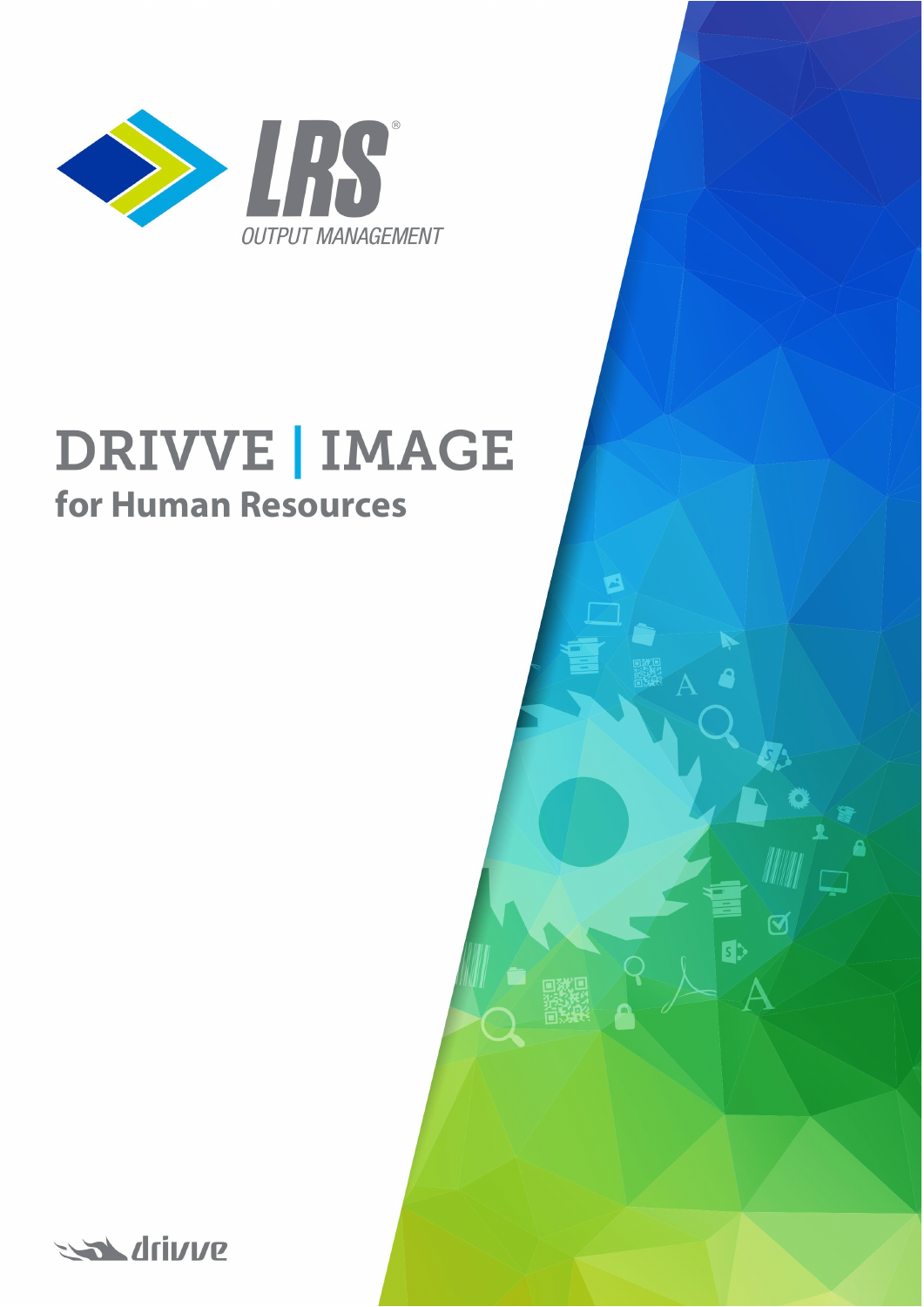

### **DRIVVE | IMAGE**



#### Drivve | Image for Human Resources

The human resources industry work with sensitive data such as employment contracts, payslips, insurance data, applications and more. These must be strictly protected from unauthorized while being processed in an efficient and goal oriented manner.

HR professionals, whether they are in-house or external service providers, routinely handle important and sensitive documents. A reliable scanning solution that ensures a secure and streamlined scanning process helps avoid the kinds of extraneous steps and manual interventions that risk compromising data security.

#### Drivve | Image Functionality

Drivve | Image software lets you automate scanning and ensure data security through the use of encrypted PDFs as well as permission-based scanning profiles that require a log-in on the scanning device. Instead of being assembled in an unsecured collection folder, scans are sent directly to a protected location on your network or a connected document management solution (e.g. Drivve | DM) and simultaneously forwarded to the intended recipient.

The Drivve | Image solution also offers standard electronic forms. These can be used, for example, for paperless holiday applications or other documents. The software guides the user through predefined input fields and drop-down lists, then creates a PDF and transmits the completed form to the human resources department.

#### Advantages

- **Complete all processes with the touch of a button -** Digitize, archive, and forward documents with a single touch of a button, and take advantage of various connectivity options in a single workflow.
- **Enjoy high usability -** Employees get all the advantages of an intuitive interface without the need for lengthy seminars and training; most users don't even realize they are working with scanning software.
- **Protect the environment -** By eliminating the need to copy and send documents to multiple people across the company, you can directly deliver the latest information in digital form. This saves time, reduces costs, and improves your company's carbon footprint.
- **Protect your data –** Prevent unauthorized access to sensitive documents or patient data thanks to the sophisticated rights system, log-in functionality, PDF encryption and seamless connection between the scanning device and the archiving software or database used for storage.

#### Example

Marc works in human resources and often needs to distribute information to either the entire workforce or individual teams. The data, which can involve contracts, personnel information and payrolls, must also be submitted to the human resources director.

------------------------------------------------------------------------------------------------------------------------------------------------------ The LRS Chevron logo and Drivve are registered trademarks of Levi, Ray & Shoup, Inc. In certain jurisdictions Drivve | Image and Drivve | DM are trademarks of Levi, Ray & Shoup, Inc. All other brands and their products are trademarks or registered trademarks of their respective holders and should be noted as such. All information is subject to change without notice.

© 2019 Levi, Ray & Shoup, Inc. All rights reserved.